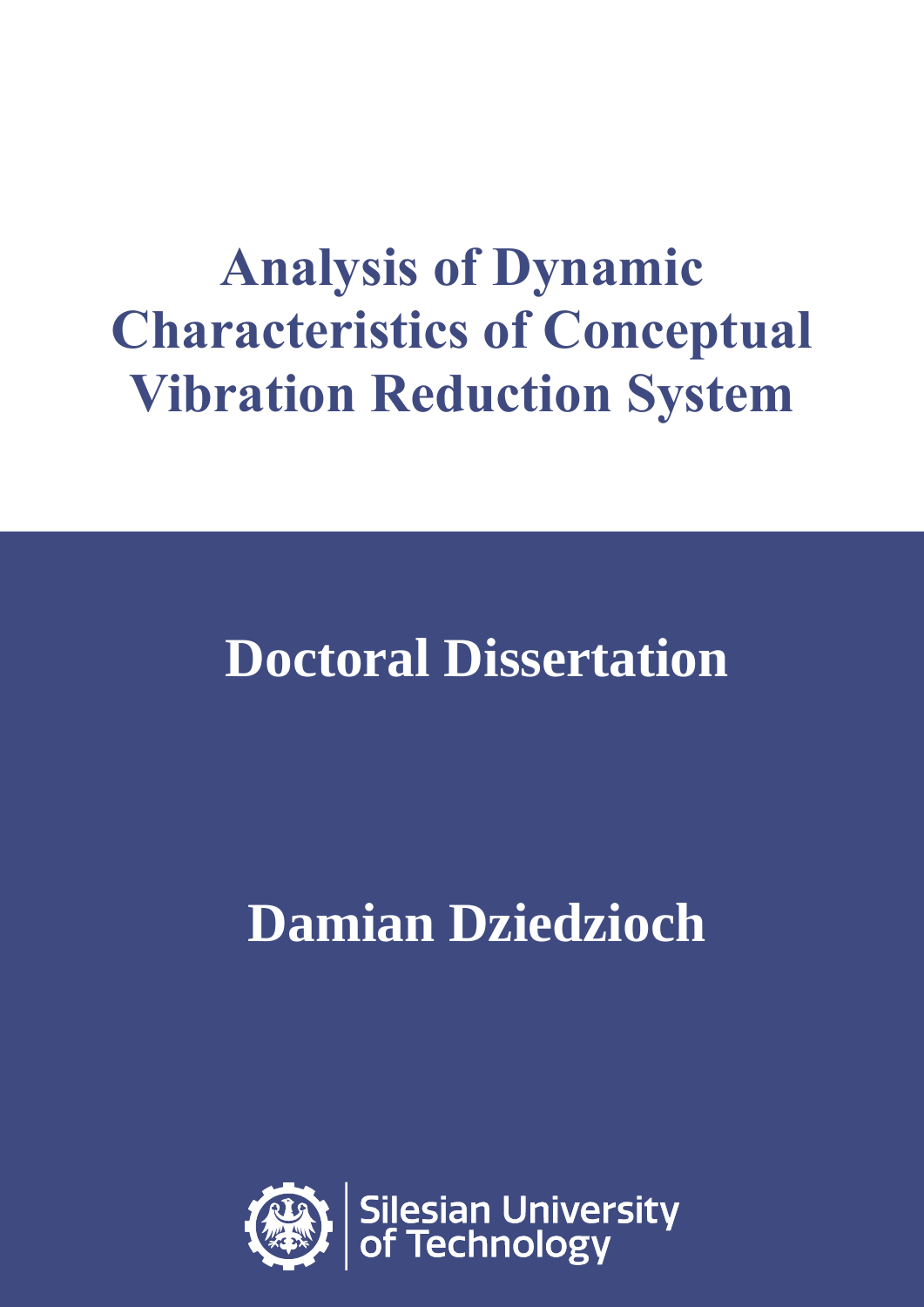Damian Dziedzioch

### **Analysis of Dynamic Characteristics of Conceptual Vibration Reduction System**

Doctoral Dissertation

Department of Power Engineering and Turbomachinery Faculty of Energy and Environmental Engineering Silesian University of Technology Gliwice, 2020



Silesian<br>University<br>of Technology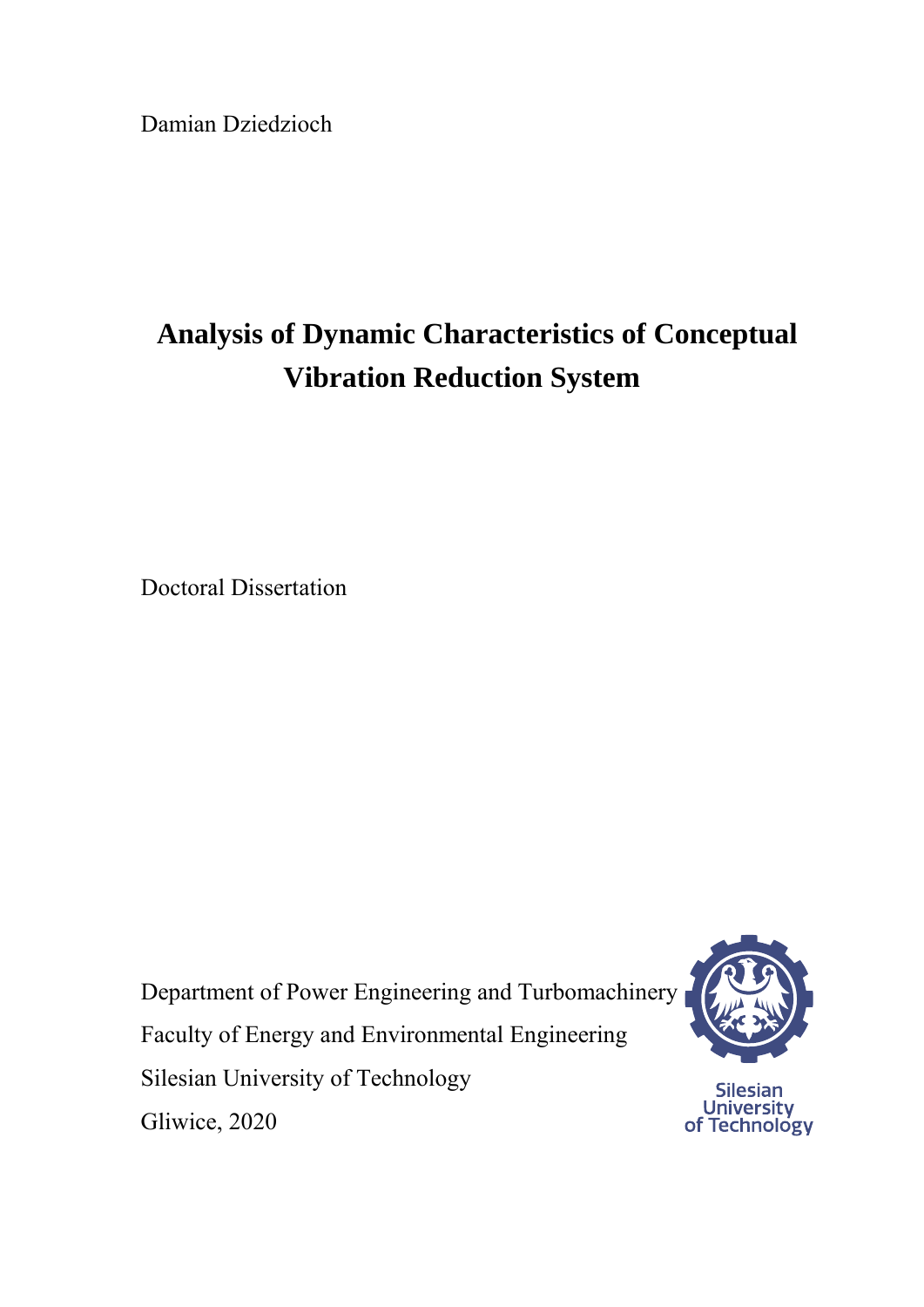#### **Author:**

Damian Dziedzioch, M.Sc. Department of Power Engineering and Turbomachinery Faculty of Energy and Environmental Engineering Silesian University of Technology E-Mail: Damian.Dziedzioch@gmail.com

#### **Supervisor:**

Grzegorz Nowak, Ph.D., D.Sc. Professor at Silesian University of Technology Department of Power Engineering and Turbomachinery Faculty of Energy and Environmental Engineering Silesian University of Technology E-Mail: Grzegorz.Nowak@polsl.pl

#### **Polish title:**

*Analiza Charakterystyki Dynamicznej Koncepcyjnego Układu Redukcji Drgań*

#### **German title:**

*Analyse der dynamischen Eigenschaften eines konzeptionellen Schwingungsreduktionssystems*

#### **Reviewers:**

| Andrzej Stefański, Professor             | Marek Galewski, Ph.D., D.Sc.                 |
|------------------------------------------|----------------------------------------------|
| Division of Dynamics                     | Professor at Gdańsk University of Technology |
| <b>Faculty of Mechanical Engineering</b> | Department of Mechanics and Mechatronics     |
| Technical University of Lodz             | <b>Faculty of Mechanical Engineering</b>     |
| E-Mail: Andrzej.Stefanski@p.lodz.pl      | <b>Gdansk University of Technology</b>       |
|                                          | E-Mail: Marek.Galewski@pg.edu.pl             |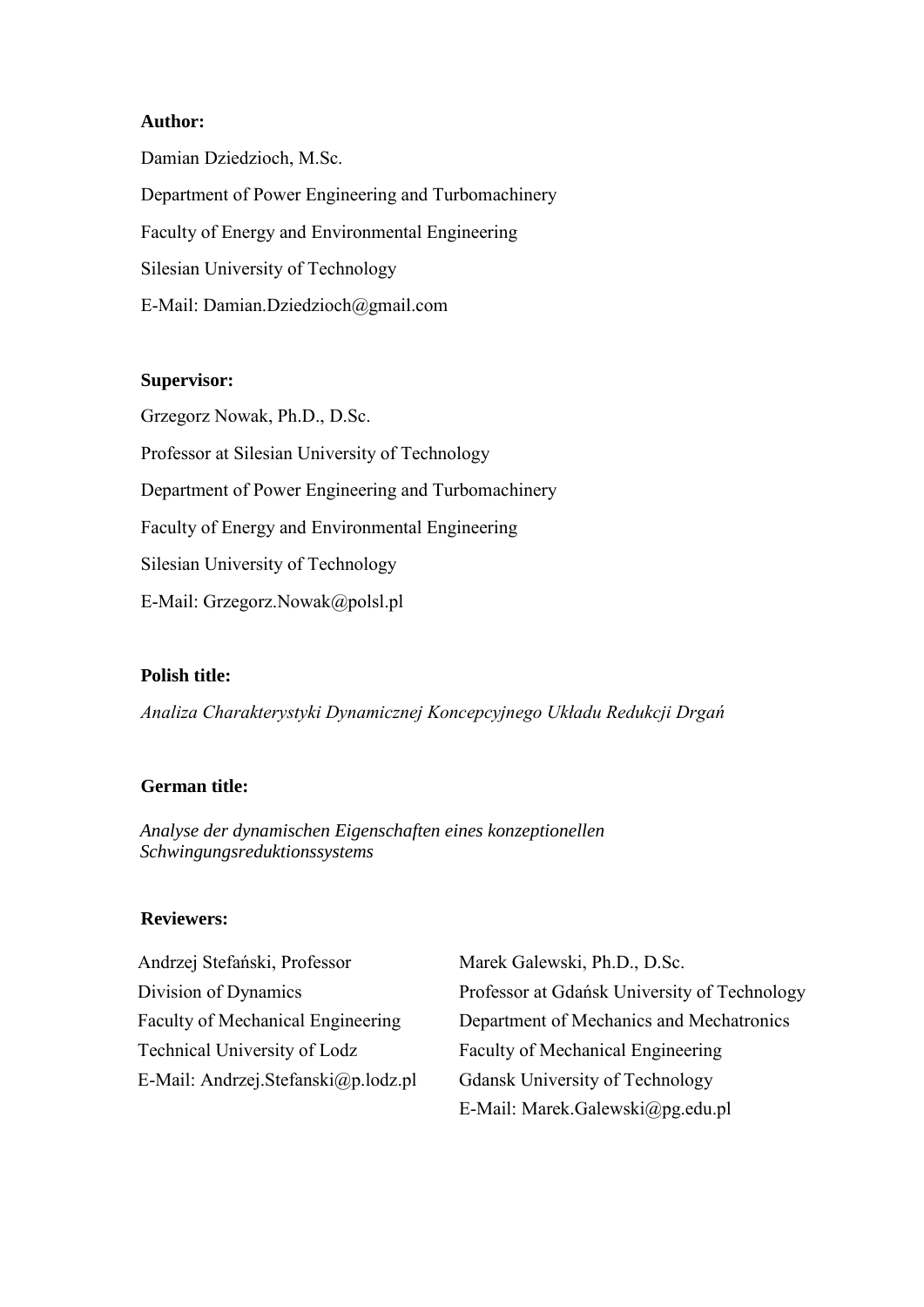### **ABSTRACT**

#### **Analysis of Dynamic Characteristics of Conceptual Vibration Reduction System**

Mechanical vibrations are an inherent part in the operation of machines. Striving to improve the efficiency of machines usually results in extra dynamical loads, and increasing dimensions or downsizing causes substantial changes in dynamical properties. This creates new challenges related to the dynamical behaviour of machines. Overcoming these challenges translates into their excellent performance and failure-free operation. In the case of production machines, oscillations as a general rule deteriorate the product quality. Therefore, to reduce undesirable vibration, the machine-building industry now faces the need to find effective and economical solutions which are easy to operate and environmentally friendly at the same time.

The main aim of the dissertation was to develop a novel Conceptual Vibration Reduction System (CVRS) for three different types of production machines and perform a dynamical analysis of the achieved solution. The underlying assumption was that the device should be simple in terms of design and, due to this simplicity, reliable and economically attractive. Additionally, considering the structure of the machines where the novel system was supposed to be implemented, the new device had to be relatively flat. The proposed system works on the principle of a Tuned Mass Damper (TMD). TMDs are mainly found in civil engineering (bridges and skyscrapers) and in their classical form they are a set of elastic elements, inertia elements and dissipation elements (e.g. dampers). In the presented device the role of the elastic element is performed by a flat plate to which smaller plates are attached acting as vibrating masses. The damping is exclusively the effect of natural phenomena – e.g. friction occurring between the plates. The CVRS thus has no classical dampers, which reduces the device cost and makes it very compact.

Because the machines under consideration operate with different rotational speeds of the main shaft, their dynamical assessment prior to and after the CVRS installation was made using order analysis. The machines which are new designs demonstrated such high amplitudes of vibration within the range of their operating rpm values that their effective operation was impossible. The CVRS reduced the maximum vibration amplitude in all three types of machines, which solved the problem. A number of measurements were performed on the machines and the results confirmed the CVRS effectiveness. In the case of the first machine type, without the CVRS the maximum vibration displacement was by 50% and in the case of the second machine type by 57% bigger compared to the values measured after the CVRS was installed. In the case of the third machine type, the maximum vibration acceleration without the CVRS was by 37% higher than the values measured for the machine